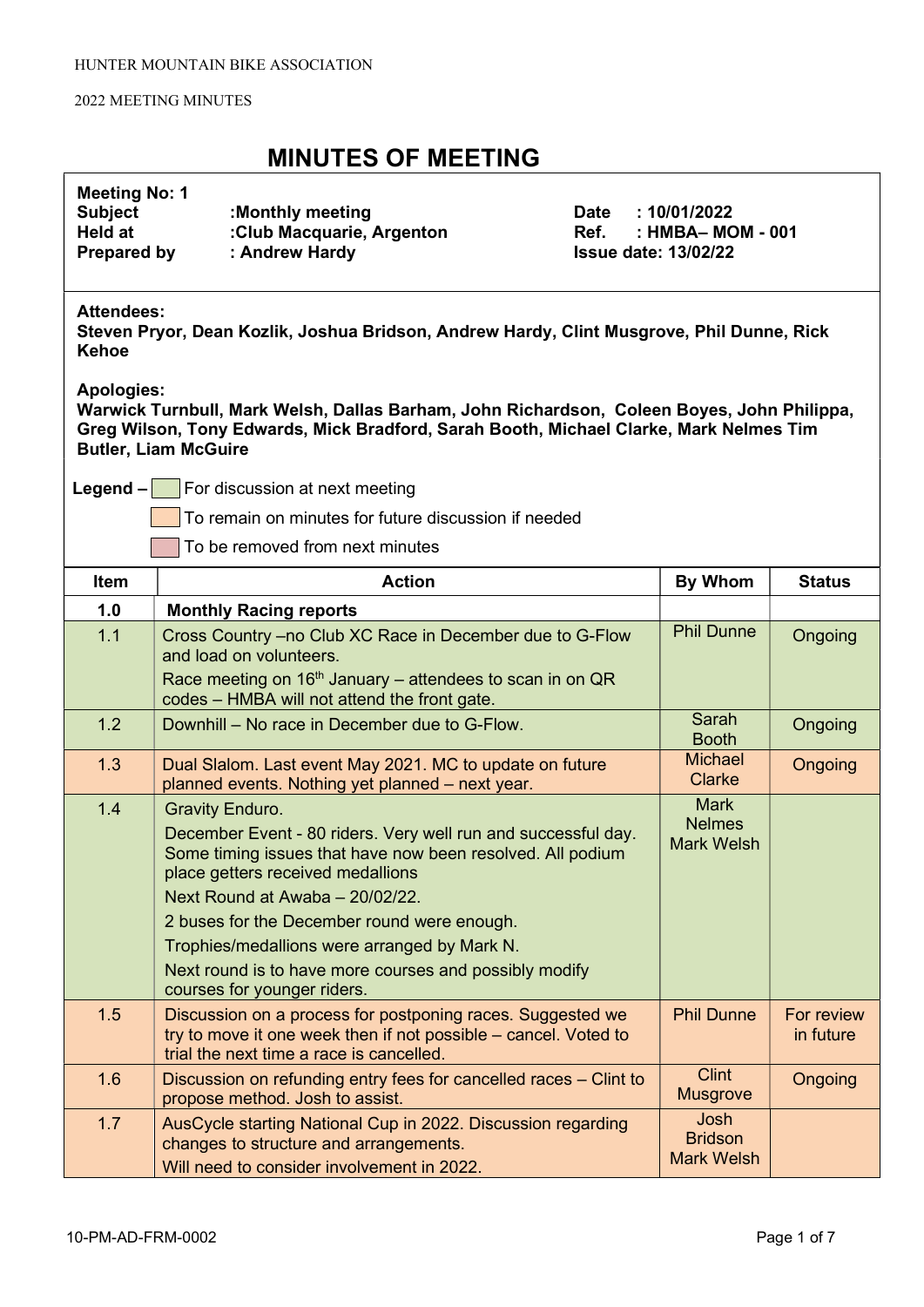| 1.8 | Adaptive Race – 16 January 2022 – combined with normal XC<br>race as adaptive riders' preference is to be included and not | Josh<br><b>Bridson</b><br>Andrew |         |
|-----|----------------------------------------------------------------------------------------------------------------------------|----------------------------------|---------|
|     | race separate.<br>1 <sup>st</sup> race should be on the adaptive track                                                     | <b>Hardy</b>                     |         |
|     | Will look at incorporating into a couple of club races, maybe 3                                                            |                                  |         |
|     | throughout the year.                                                                                                       |                                  |         |
|     | Low entries for upcoming round – decision to be made by<br>Friday if proceeding as this will change course design          |                                  |         |
| 1.9 | Update on 2022 Calendar                                                                                                    | Phil / Sarah<br>/ Mark N         |         |
|     | Jan 16 XC + DH + Adaptive - Awaba                                                                                          |                                  |         |
|     | Feb 2, 9 & 16 XC Mid week evenings- Awaba                                                                                  |                                  |         |
|     | Feb 20 - G-Flow Awaba. Mark Nelmes confirmed OK                                                                            |                                  |         |
|     | March 6 - White lightening event                                                                                           |                                  |         |
|     | March 20 - XC Singleton                                                                                                    |                                  |         |
|     | March 20 - DH Awaba                                                                                                        |                                  |         |
|     | March 26 - Westpac rescue helicopter event                                                                                 |                                  |         |
|     | April 17 - G-Flow Awaba Easter long weekend / Deaf games -                                                                 |                                  |         |
|     | get in early for bus hire. Make this an Adaptive event as well.                                                            |                                  |         |
|     | April 23 - Rocky trail GP                                                                                                  |                                  |         |
|     | May 7 - Convict 100                                                                                                        |                                  |         |
|     | May 14 - Westpac rescue at Singleton                                                                                       |                                  |         |
|     | May 15 - XC Awaba Changed                                                                                                  |                                  |         |
|     | May 15 - DH at Awaba                                                                                                       |                                  |         |
|     | May $21$ – Port to Port                                                                                                    |                                  |         |
|     | June 19 - XC 3 Hour Singleton Changed                                                                                      |                                  |         |
|     | July 17 - XC Awaba                                                                                                         |                                  |         |
|     | August 21 - XC Singleton                                                                                                   |                                  |         |
|     | August 21 - DH Awaba                                                                                                       |                                  |         |
|     | Sept 7, 14 & 21 - XC Night Racing Awaba                                                                                    |                                  |         |
|     | Sept 25 - G - Flow at Awaba                                                                                                |                                  |         |
|     | Oct 15 - Dungog G Flow                                                                                                     |                                  |         |
|     | Oct 16 - Dungog 3 hour                                                                                                     |                                  |         |
|     | Nov 20 - XC + DH Awaba                                                                                                     |                                  |         |
|     | Dec 11 - XC + DH Awaba                                                                                                     |                                  |         |
| 2.0 | <b>Build Days and trail maintenance</b>                                                                                    |                                  |         |
| 2.1 | Update for last month - Nil                                                                                                |                                  | Ongoing |
| 2.2 | Next Build Day: Suggesting 6th February.                                                                                   | <b>Dallas</b>                    |         |
|     | Plan: Finish off Biraban. (3 main areas).                                                                                  | <b>Barham</b>                    |         |
| 2.3 | NSW Forestry Corp have provided procedure for "requesting                                                                  | <b>Note</b>                      |         |
|     | new trails" – paperwork to be submitted for approval –                                                                     |                                  |         |
|     | inspections may be needed - Flora/Fauna, Aboriginal heritage                                                               |                                  |         |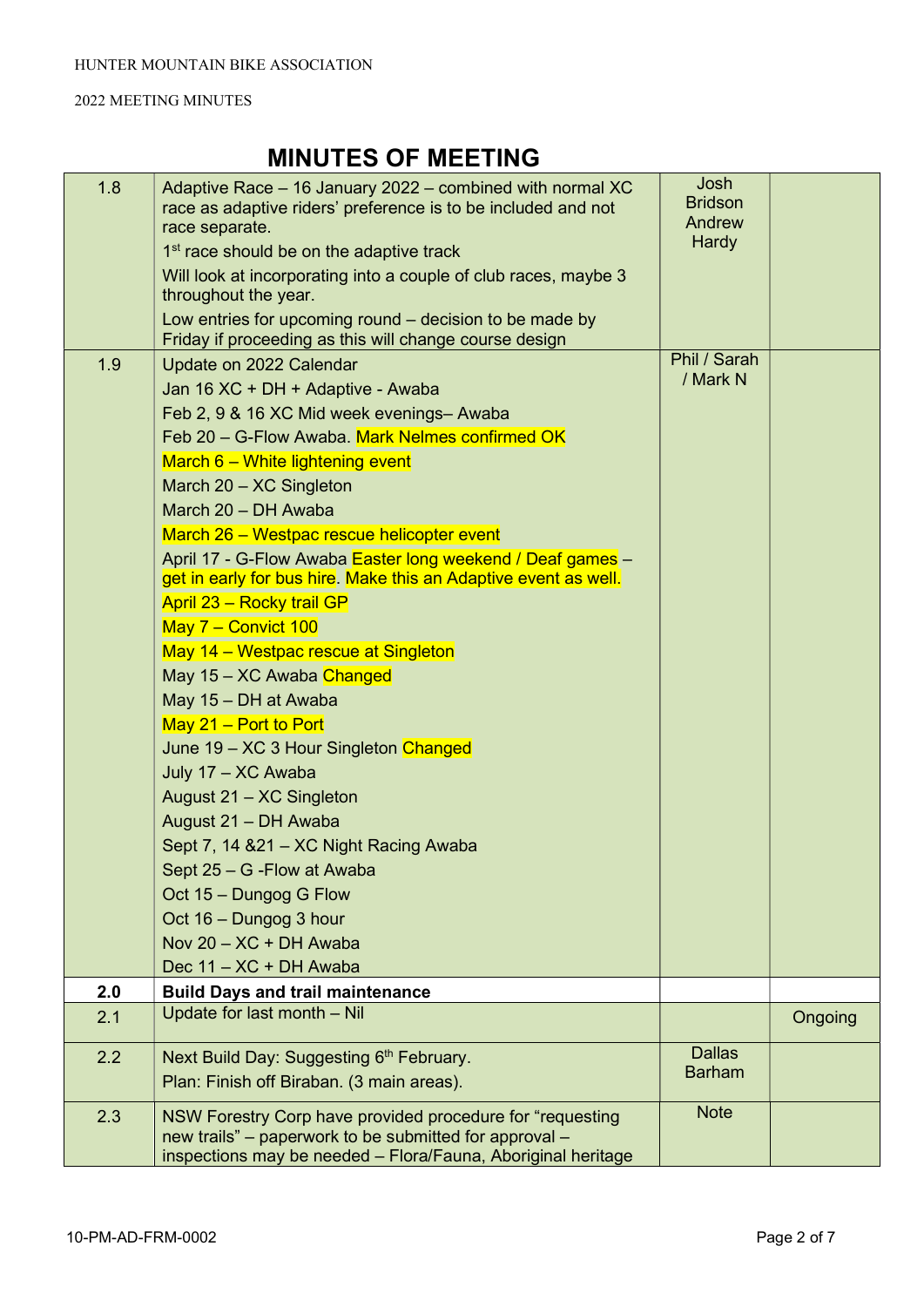| 2.4 | Development trail network plans have been submitted -<br>estimate about \$5k to have machine work done. Committee<br>voted yes to the spend. Josh to seek approval of submitted<br>plans from Forestry Corp - indication from Mike Hill is that this<br>will not occur until February 2022.                                                                                                                                                                          | Josh                                                                          |  |
|-----|----------------------------------------------------------------------------------------------------------------------------------------------------------------------------------------------------------------------------------------------------------------------------------------------------------------------------------------------------------------------------------------------------------------------------------------------------------------------|-------------------------------------------------------------------------------|--|
| 2.5 | Wild Polly Trail - signage required.<br>Bottom of Wild Polly still needs to be attended to - signage and<br>diversion/return loop for 'sessioning'.<br>Diversion arrows in place to direct off Red Loop into Little<br>Falcon for run down Wild Polly.<br>Committee agreed to Rick's request to install a story board at<br>the start of Wild Polly. Rick advised that this was still in<br>progress. Rick to continue at own pace.                                  | <b>Dallas</b><br><b>Barham</b><br><b>Rick Kehoe</b>                           |  |
| 2.6 | Junior downhill link- will require further discussion and<br>planning.                                                                                                                                                                                                                                                                                                                                                                                               | Josh<br>Bridson /<br><b>Rick Kehoe</b>                                        |  |
| 2.7 | Skills area has been installed between the eastern carpark and<br>the development trail. Some finishing work required – volunteer<br>labour to be used - Rick to coordinate.<br>In the future, we need to consider upgrading the eastern<br>carpark the same as done to carpark 1 to prevent silting up the<br>skills area. Josh to approach Mike Hill from Forestry for support<br>of club completing using existing funding and methods as per<br>western carpark. | <b>Rick Kehoe</b><br>Josh<br><b>Bridson</b><br><b>Dallas</b><br><b>Barham</b> |  |
| 2.8 | Maintenance discussion. Andrew to investigate Lake Macquarie<br>Council appetite to pay for 'upkeep' / Maintenance -<br>subsequently agreed for Josh to speak to Council and STILL<br>needs to follow-up with email.                                                                                                                                                                                                                                                 | Josh                                                                          |  |
| 3.0 | Finance report.                                                                                                                                                                                                                                                                                                                                                                                                                                                      |                                                                               |  |
| 3.1 | Club account balance as at 10/01/2022:<br>\$81969.<br>Last months XC entries to be re-funded or possibly rolled-over<br>till next race (later is easier option)<br>\$20k set aside for Skills Area project<br>One sponsorship enquiry this month from "Traffic Power" - Josh<br>to follow up.                                                                                                                                                                        | <b>Warwick</b><br>Turnbull                                                    |  |
| 3.2 | Causey:<br>Finished on 31/10/21 – changes to signage in process - (Coleen<br>and Rick to assist). Old signs have been removed and will be<br>updated with QR code for Paypal to our trail karma.                                                                                                                                                                                                                                                                     | Joshua<br>Bridson /<br><b>Rick Kehoe</b>                                      |  |
| 3.3 | Club membership but not a member of AusCycle. Discussion.<br>Yes, can join the club but can't race (unless they have a day<br>licence) due to coverage by AusCycle insurance. Josh to follow-<br>up with process.                                                                                                                                                                                                                                                    | Joshua<br><b>Bridson</b>                                                      |  |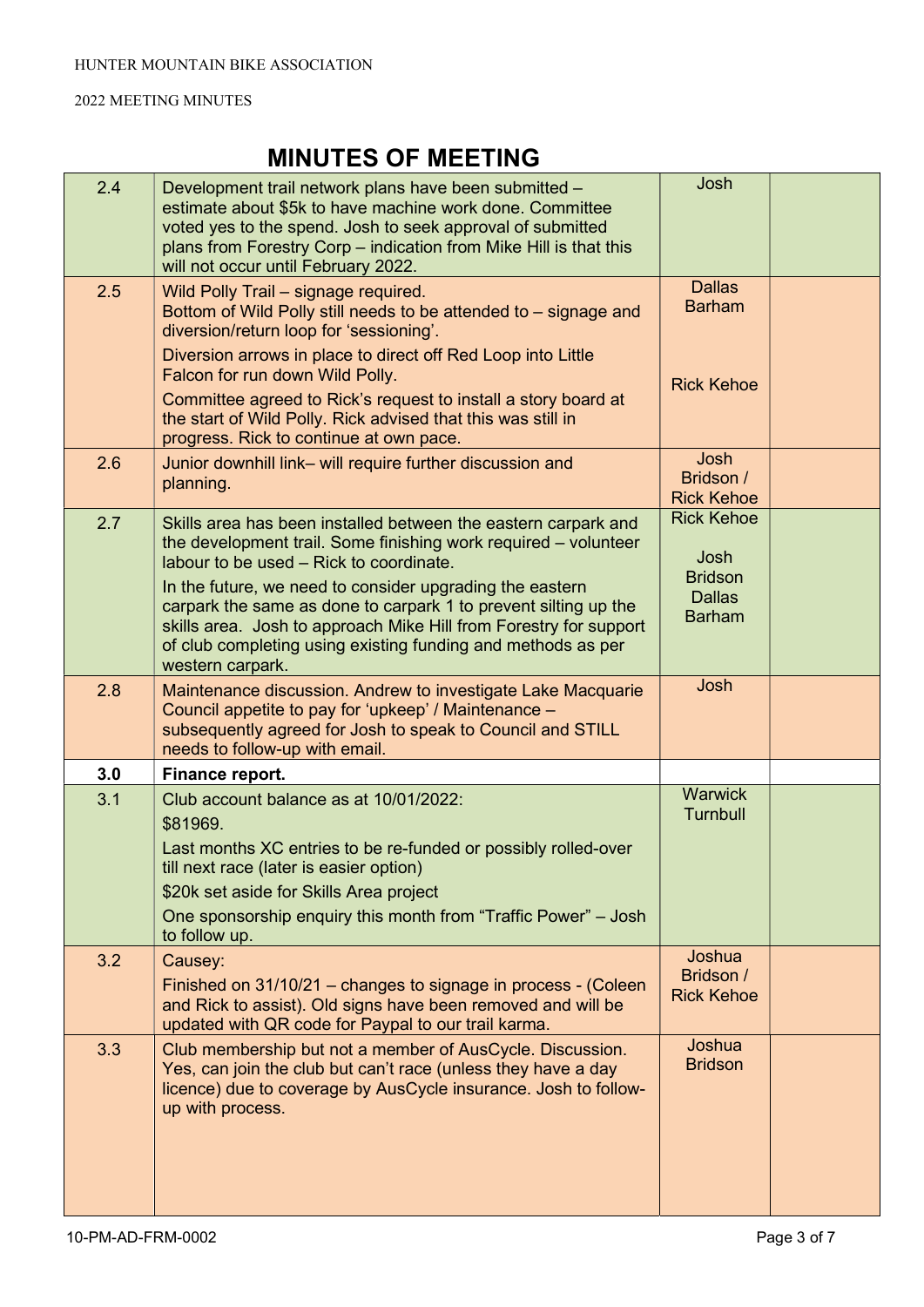| 4.0 | <b>Grants and Grant projects</b>                                                                                                                                                                                                                                                                                                                                                                                                              |                                                    |                                    |
|-----|-----------------------------------------------------------------------------------------------------------------------------------------------------------------------------------------------------------------------------------------------------------------------------------------------------------------------------------------------------------------------------------------------------------------------------------------------|----------------------------------------------------|------------------------------------|
| 4.1 | Sunshades grant. Nearing completion<br><b>Container Roof / Shelter</b><br>Materials for the containers have been delivered and are stored<br>at Wyee Transport. Engineering drawings now obtained.<br>Simon Conway and Clint to construct and install – date TBA.                                                                                                                                                                             | Andrew<br>Hardy /<br><b>Josh</b><br><b>Bridson</b> | In process                         |
|     | Anthony (Facebook) has offered long-reach loader to assist with<br>install<br>Waiting till Covid allows us to proceed.                                                                                                                                                                                                                                                                                                                        |                                                    |                                    |
| 4.2 | Lake Mac Council $-$ The club is still to use the \$7,000 grant<br>provided in 2019 – was to assist in running a National Round at<br>Awaba. Discussion on when has commenced – refer to<br>comments regarding Auscycling National Series above.                                                                                                                                                                                              |                                                    | In process                         |
| 4.3 | Grant Application - Regional Sport Facility Fund - \$500k -<br>submitted 8/10/21 - decision by end of 2021 - if successful we<br>will look to engage 'arms-length' project manager and trail<br>companies based on quoting procedures.                                                                                                                                                                                                        | Andrew<br>Hardy /<br><b>Josh</b><br><b>Bridson</b> | Awaiting<br>decision               |
| 4.4 | Andrew to apply for a Grant for another shuttle trailer when a<br>suitable option becomes available. Will need to be clear on<br>preferred shuttle prior to submission - Josh discussed that<br>preference would be to continue to sort issues on current trailer<br>first – if still not satisfied then trial other options before settling<br>on item to submit for grant.                                                                  | Andrew<br>Hardy                                    | On hold                            |
| 5.0 | <b>Correspondence and notifications</b>                                                                                                                                                                                                                                                                                                                                                                                                       |                                                    |                                    |
| 5.1 | Contact from Veteran's Affairs. Contact is Rachel.<br>Discussion continuing with initial suggestion to include Come<br>and Try Day in October - Committee agreed to proceed with<br>this. There is also a build day aspect along with administrative<br>participation potential.<br>No further update this month.                                                                                                                             | Josh<br>Bridson /<br>Sarah<br><b>Booth</b>         | On hold                            |
| 5.2 | Riders and traffic on Mt Faulk road during events.<br>Discussion that HMBA should consider getting some signage to<br>make sure the riders use single file, keep left, etc.<br>HMBA to consider policy or obtaining our own Traffic<br>Management Plan to request Event Promotors to abide by.<br>Rocky Trail had developed Rider and Traffic management plans<br>for event on 27/28 November but did not implement as event<br>was cancelled |                                                    | In process                         |
| 5.3 | Deaf Games 2022. They have approached the club to possibly<br>use the club facilities. Planned dates are Easter long weekend<br>in April 13th/14th $-$ Jason English is assisting them $-$ need to<br>confirm dates and event format.                                                                                                                                                                                                         |                                                    | Awaiting<br>further<br>information |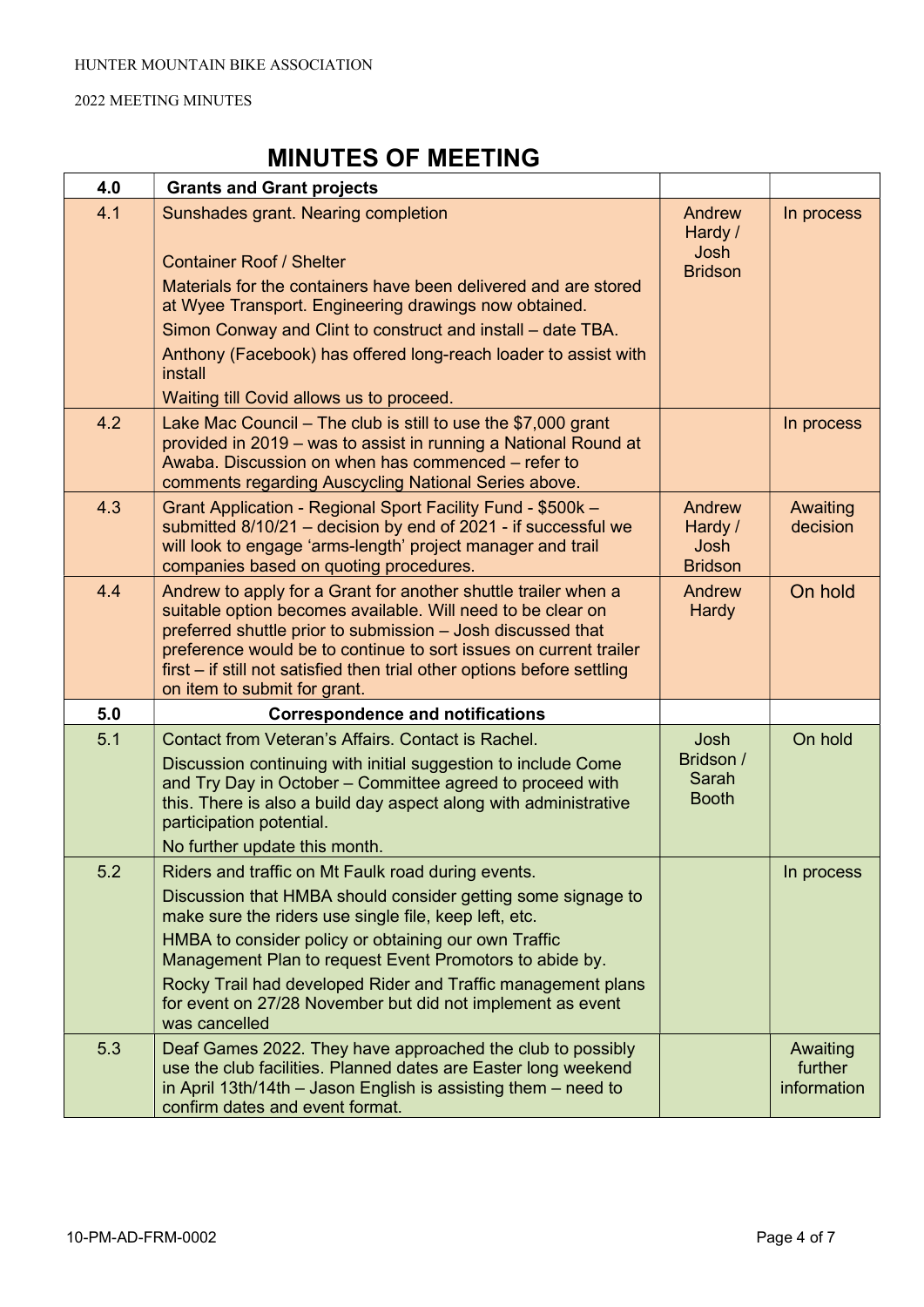| 5.4 | Email from Jenny Rand - Project Planning on behalf of Lake<br>Mac Council.                                                                                                                                                                                        |                                    | <b>Closed for</b><br>current |
|-----|-------------------------------------------------------------------------------------------------------------------------------------------------------------------------------------------------------------------------------------------------------------------|------------------------------------|------------------------------|
|     | Jenny currently working on her submission - Josh has provided<br>her with Awaba Mountain Bike Park Masterplan                                                                                                                                                     |                                    | time                         |
|     | No further news                                                                                                                                                                                                                                                   |                                    |                              |
| 5.5 | Sports Grants - Coaches courses and shade structures.                                                                                                                                                                                                             | Andrew                             |                              |
|     | Need completion evidence.                                                                                                                                                                                                                                         | <b>Hardy</b>                       |                              |
| 5.6 | Email from White Lightning Events - request approval for GE<br>event on 6/3/22                                                                                                                                                                                    | Josh<br><b>Bridson</b>             | In process                   |
|     | Committee voted to approve – further planning to occur in<br>January. Mark Nelmes can provide further info if needed                                                                                                                                              |                                    |                              |
| 6.0 | <b>Advocacy</b>                                                                                                                                                                                                                                                   |                                    |                              |
| 6.1 | Feedback on Faulk Line from Adaptive Riders - Sebastian from<br>Sargood on Collaroy still to attend for a walk through on the<br>remainder of Faulk Line - waiting for meeting to discuss specific<br>areas of concern - Update to be provided following meeting. |                                    | In process                   |
| 6.2 | Low bump rails required for Development trail bridges - to be<br>completed as Committee / Volunteer project - Josh has<br>requested feedback from Waz Turnbull in consultation with<br>Chris (adaptive riding friend).                                            | <b>Dallas</b>                      | In process                   |
|     | We need to review this at the weekend when we are out<br>there.                                                                                                                                                                                                   |                                    |                              |
|     | It needs to be quite low. Should also be full length of<br>bridge and not just corners.                                                                                                                                                                           |                                    |                              |
|     | Suggestion was PVC pipe – need to consider<br>$\bullet$<br>saddles/fixing to suitable height.                                                                                                                                                                     |                                    |                              |
|     | Suggestion to look at "plastic wood" for use as side<br>boards. John R has made suggestion for bracket option<br>- further research / planning required.                                                                                                          |                                    |                              |
| 7.0 | <b>Covid Plan</b>                                                                                                                                                                                                                                                 |                                    |                              |
| 7.1 | Covid 19 requirements to be kept up to date by President. The<br>most recent plan is still current and HMBA is officially a 'Covid<br>Safe business'.                                                                                                             | Josh<br><b>Bridson</b>             | Ongoing                      |
| 8.0 | <b>Club merchandise</b>                                                                                                                                                                                                                                           |                                    |                              |
| 8.1 | Josh to manage T-Shirts.                                                                                                                                                                                                                                          | Josh                               |                              |
|     | Suggestion that we do a new shirt design in the new year $-$<br>maybe as a competition.                                                                                                                                                                           | <b>Bridson</b>                     |                              |
|     | T-Shirt – can people buy a T-shirt when entering a race? Clint<br>said yes. Josh to look into it.                                                                                                                                                                 |                                    |                              |
| 9.0 | <b>Awaba Maps and Signs</b>                                                                                                                                                                                                                                       |                                    |                              |
| 9.1 | Coleen was working on the large trail maps. Dallas to follow up<br>re installation at future Trail Building Day.                                                                                                                                                  | Josh<br>Bridson /<br><b>Dallas</b> | In process                   |
|     | Need to include new trails - Michael Clarke to assist.                                                                                                                                                                                                            | Barham /                           |                              |
|     | Trail Head map sign board needs to be turned toward the<br>carpark.                                                                                                                                                                                               | <b>Michael</b><br>Clarke           |                              |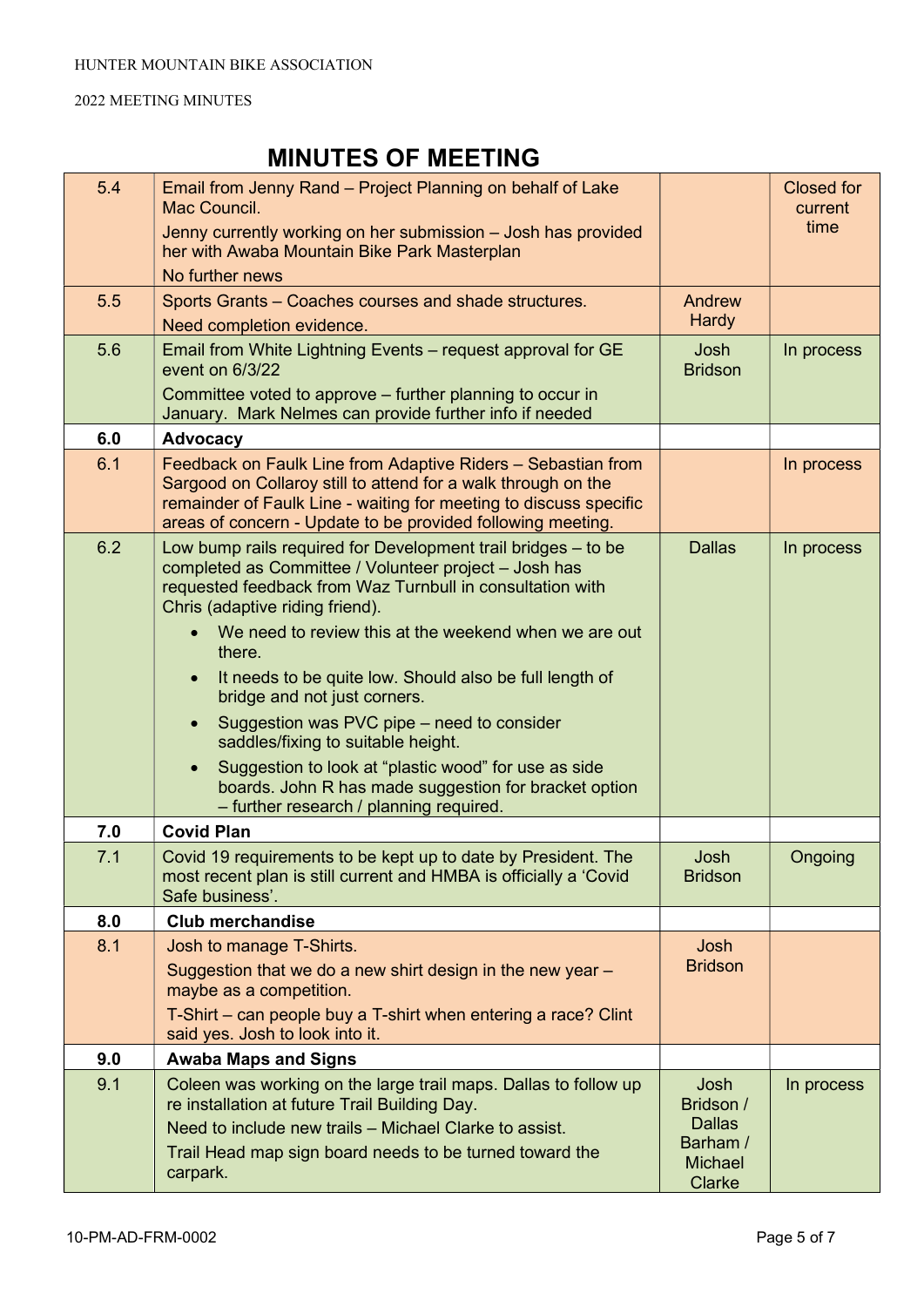| 9.2  | Discussion on including GPS coordinates on all Awaba signs.<br>General agreement. Michael Clarke to investigate further.                                                                                                                                                                                                                                                                          | <b>Michael</b><br><b>Clarke</b>                     | In Process     |
|------|---------------------------------------------------------------------------------------------------------------------------------------------------------------------------------------------------------------------------------------------------------------------------------------------------------------------------------------------------------------------------------------------------|-----------------------------------------------------|----------------|
| 9.3  | Additional Trail Sponsorship signs agreed to. Josh to<br>coordinate with interested parties - locations TBA.                                                                                                                                                                                                                                                                                      | Josh<br><b>Bridson</b>                              | In Process     |
|      | Email hmbaweb@gmail.com if interested.                                                                                                                                                                                                                                                                                                                                                            |                                                     |                |
| 9.4  | Trail counters. One on Development Trail was not working -<br>update – we are going to send the 2 broken ones away for<br>quote on repairing<br>Main trail counter (incl Faulk Line): Will get update for next<br>meeting following G-Flow<br>Mike Hill trail counter (before tunnel on return): Working well -<br>average 77 riders per day over past 4 months including wet<br>weather and Xmas | <b>Steve</b><br>Pryor                               |                |
| 10   | <b>Container security</b>                                                                                                                                                                                                                                                                                                                                                                         |                                                     |                |
| 10.1 | No issues                                                                                                                                                                                                                                                                                                                                                                                         |                                                     |                |
| 11   | <b>General Business</b>                                                                                                                                                                                                                                                                                                                                                                           |                                                     |                |
| 11.1 | HMBA to form a Kids academy? Discussion has started -<br>possibility of working in with Hunter Schools Academhy with<br>assistance from Jason English - more details to come                                                                                                                                                                                                                      | Josh<br><b>Bridson</b>                              | In process     |
| 11.2 | H-Events - Re Westpac Chopper fundraiser - social ride more<br>so than a race. Moved to 26/03/22.                                                                                                                                                                                                                                                                                                 |                                                     | In process     |
| 11.3 | HMBA Riders Lounge going well - about 200 members.<br>Beginners Guides for XC and DH racing are done - thanks to<br>new Member Ella H for helping with this                                                                                                                                                                                                                                       | Josh<br><b>Bridson</b>                              | Ongoing        |
| 11.4 | <b>Update on Coleen:</b><br>No update provided this month                                                                                                                                                                                                                                                                                                                                         |                                                     | Ongoing        |
| 11.5 | Discussion about recognising Jack Moir following EWS win:<br>Suggestions include naming a section of trail after Jack,<br>or similar. Tim to take the discussion to the DH crew for<br>suggestion.<br>? Update - Rick to talk to Coleen about doing a poster.                                                                                                                                     | <b>Tim Butler</b><br>/ Josh<br><b>Bridson</b>       | In process     |
| 11.6 | Coaching - ?Connecting the idea with Jack Moir ("How to beat<br>Awaba"). ?Update                                                                                                                                                                                                                                                                                                                  | Sarah<br><b>Booth</b>                               | $\overline{?}$ |
| 11.7 | Tim has been approached by AusCycling who are looking for a<br>club to host 2023 UCI Masters XC Marathon.<br>?Update from Tim                                                                                                                                                                                                                                                                     | <b>Tim Butler</b><br>/ Josh<br><b>Bridson</b>       | In process     |
| 11.8 | Tim – do we want to look at running EWS qualifying event?<br>General support for this but would need to consider load on<br>current volunteers and variety of tracks.<br>? Update from Tim                                                                                                                                                                                                        | <b>Tim Butler</b>                                   | In process     |
| 11.9 | Dallas – Wants to have a sign at the front of the park that limits<br>e-bikes to only pedal assist (not throttle controlled). Will need<br>to look at definitions and existing signage available.                                                                                                                                                                                                 | <b>Dallas</b><br>Barham /<br>Josh<br><b>Bridson</b> | In process     |